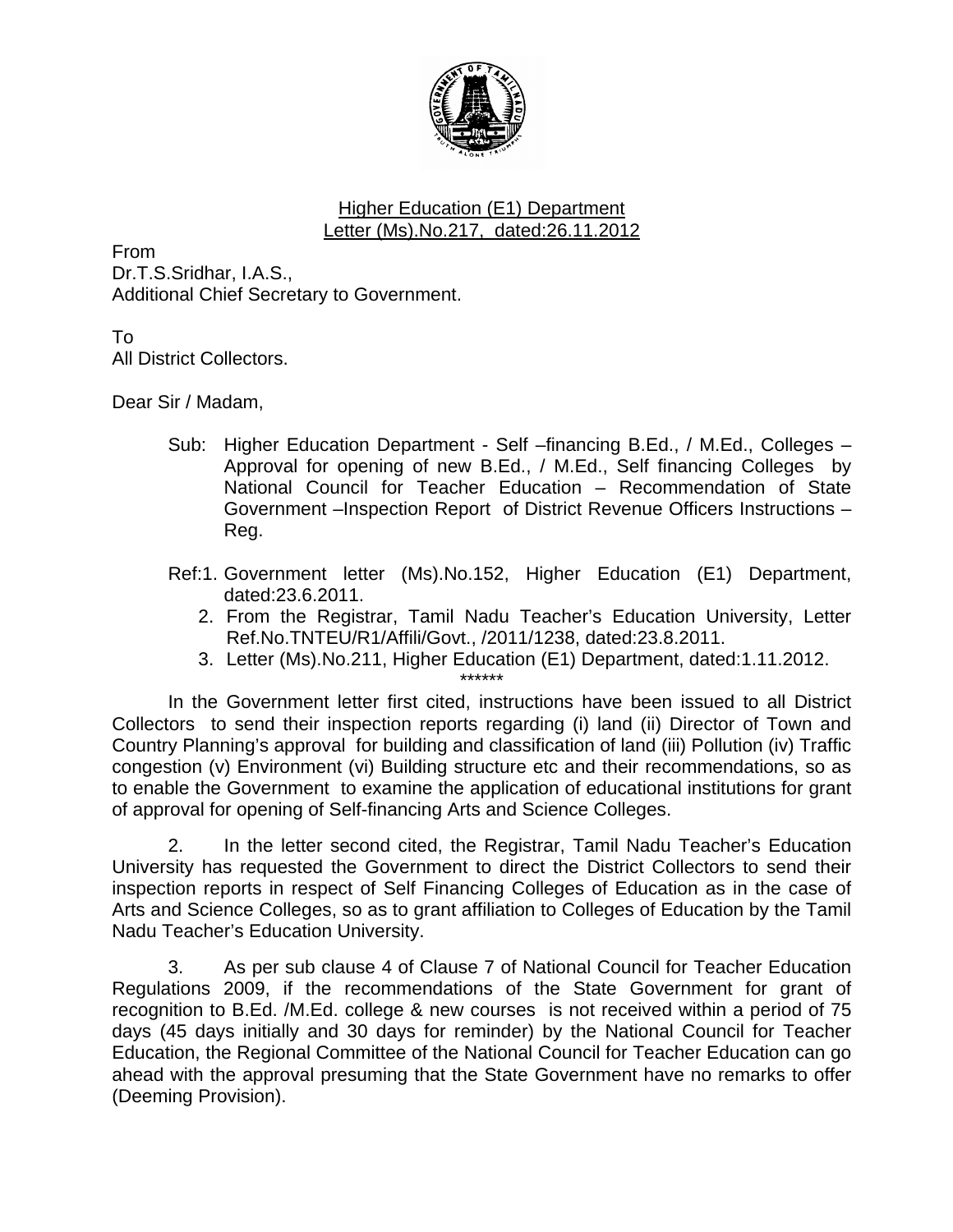4. The Government have examined the request of Registrar, Tamil Nadu Teacher's Education University and decided that the applications for new colleges and new courses, expansion of strength etc., in respect of colleges of education are vetted as in the case of Arts and Science colleges by the District Collectors to ensure that the facilities are adequate and there is no objection to legal requirements are made from social standards points of view like traffic, etc.,

 5. In the Government letter third cited, instructions have been issued to all District Revenue Officers instead of all District Collectors to send their inspection reports and recommendation to grant approval for opening of Arts and Science Colleges within 90 days from the academic year 2013-2014.

6. The Government after careful examination, direct all District Revenue Officers to send their inspection report, in respect of self financing colleges of Education, as in the case of self financing Arts & Science Colleges on the particulars mentioned in para 1 above within a period of 90 days, so as to enable the Government to make their recommendation to National Council for Teacher Education for grant of recognition to the Self-financing College of Education.

7. The District Revenue Officers are directed to take necessary action as instructed in para 6 above.

Yours faithfully,

for Additional Chief Secretary to Government

Copy to:

The Director of Collegiate Education, Chennai -6.

All Regional Joint Directors of Collegiate Education.

The Registrar, Tamil Nadu Teacher's Education University, Chennai-5.

The Regional Director, National Council for Teacher Education, Southern Regional Committee, Janan Bharathi Campus Road, Opp. National Law School, Nagarabhavi, Bangalore – 560 072.

The Special P.A. to Minister (Higher Education), Chennai -9.

The Private Secretary to Additional Chief Secretary to Government, Higher Education Department, Chennai -9.

Sf/Sc.,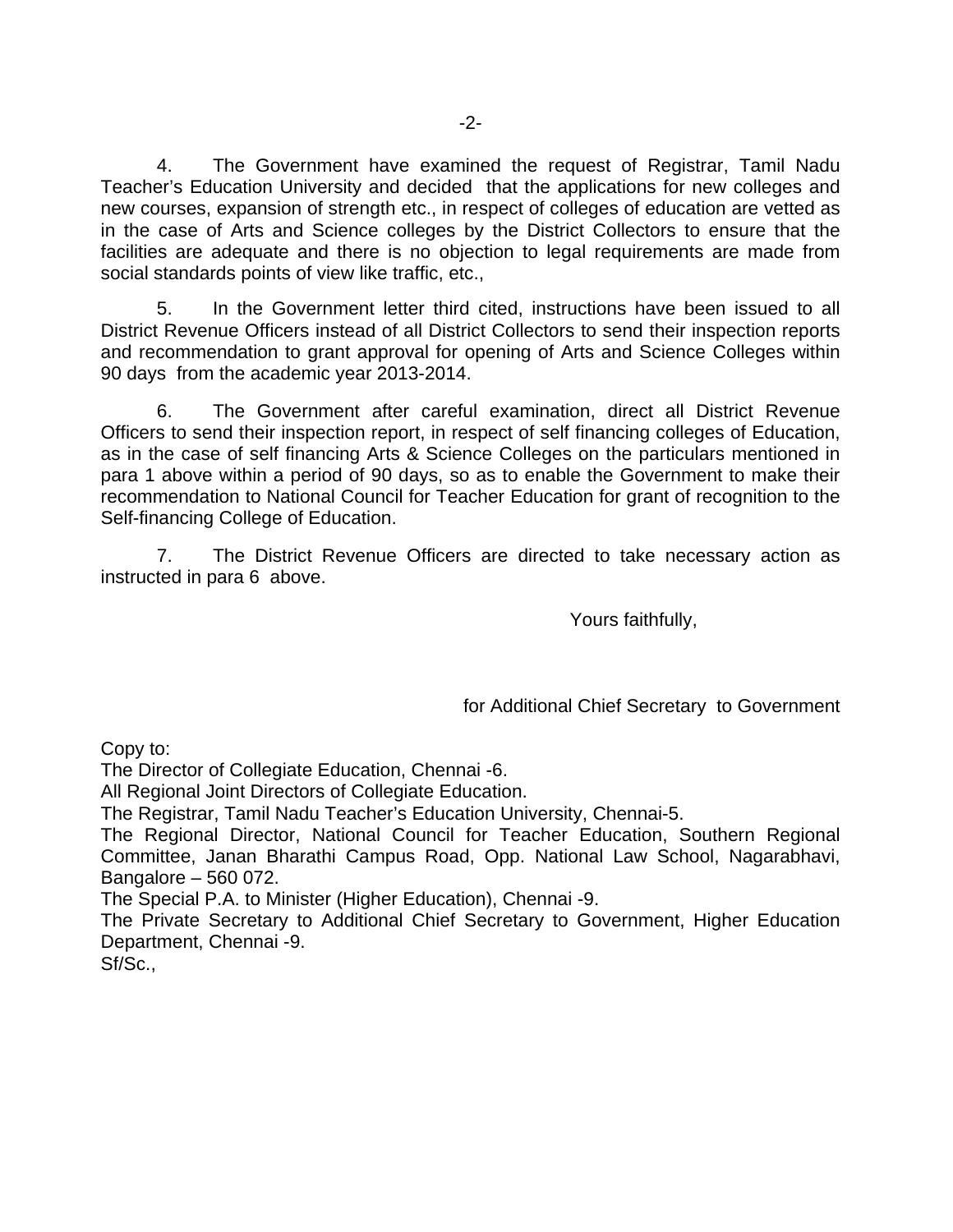are requested to inspect and send their reports within the period of 30 days so as to enable the Government to take a view whether to send its recommendation to National Council for Teacher Education or not .

Copy to: The Registrar, Tamil Nadu Teacher's Education Univers Kamarajar Salai, Chennai -5. The Director of Collegiate Education, Chennai -6.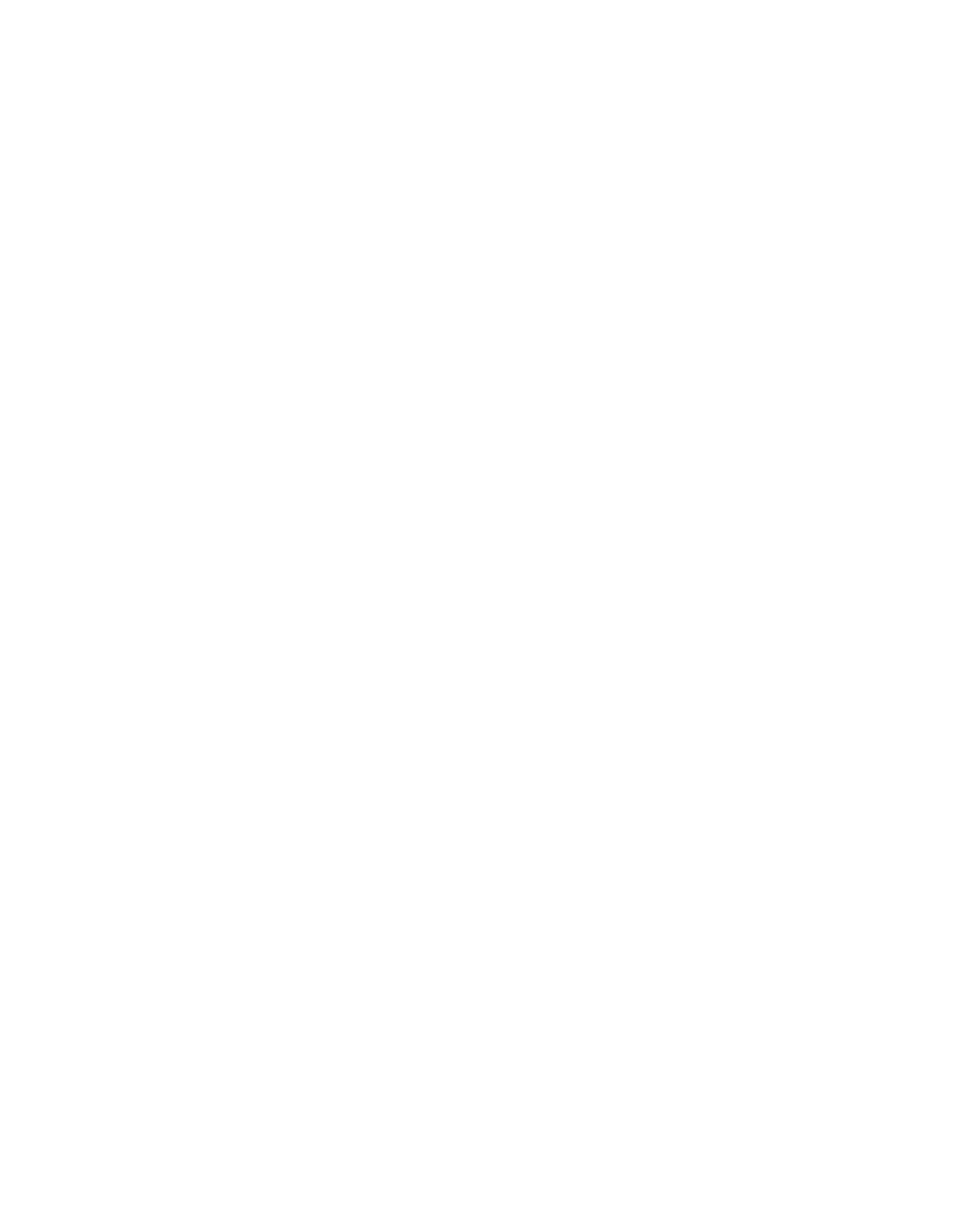## Higher Education (E1) Department

Orders obtained in circulation on p 3 ante may be perused.

2. In this file, this department has proposed to request the Collectors to inspect and send their reports within the period of 30 days so as to enable the Government to take a view whether to issue the No Objection Certificate for B.Ed.,/ M.Ed., Colleges /New Courses since, this will also avoid National Council for Teacher Education applying the deeming provision for No Objection Certificate issuance. When the file was circulated to the Hon'ble Minister for Higher Education for orders, he has ordered as follows:-

## "மாவட்ட ஆட்சியரின் அறிக்கை இனிவரும் காலங்களில் தேவையில்லை. கோப்பு எண். 13650/இ1/2012-ல் குறிப்பிட்டுள்ள நடைமுறையை பின்பற்றலாம்".

3. In this connection it is submitted that in C.No.13650/E1/2012, this department has proposed to amend the condition referred to in S.No.28 of Letter. No.17861/E1/ 2011-1, dated:16.9.2011 that by removing the time limit of 45 days fixed for obtaining Collector's report in respect of Arts and Science College. It was proposed to grant approval to the Arts and Science Colleges after obtaining Collector's report . When the file was circulated to Hon'ble Minister (Higher Education), he has ordered as follows:-

"மாவட்ட ஆட்சியாின் அறிக்கை இனி வரும் காலங்களில் தேவையில்லை. மாவட்ட வருவாய் அலுவலாின் அறிக்கையை  $90\,$ நாட்களில் பெறலாம்''.